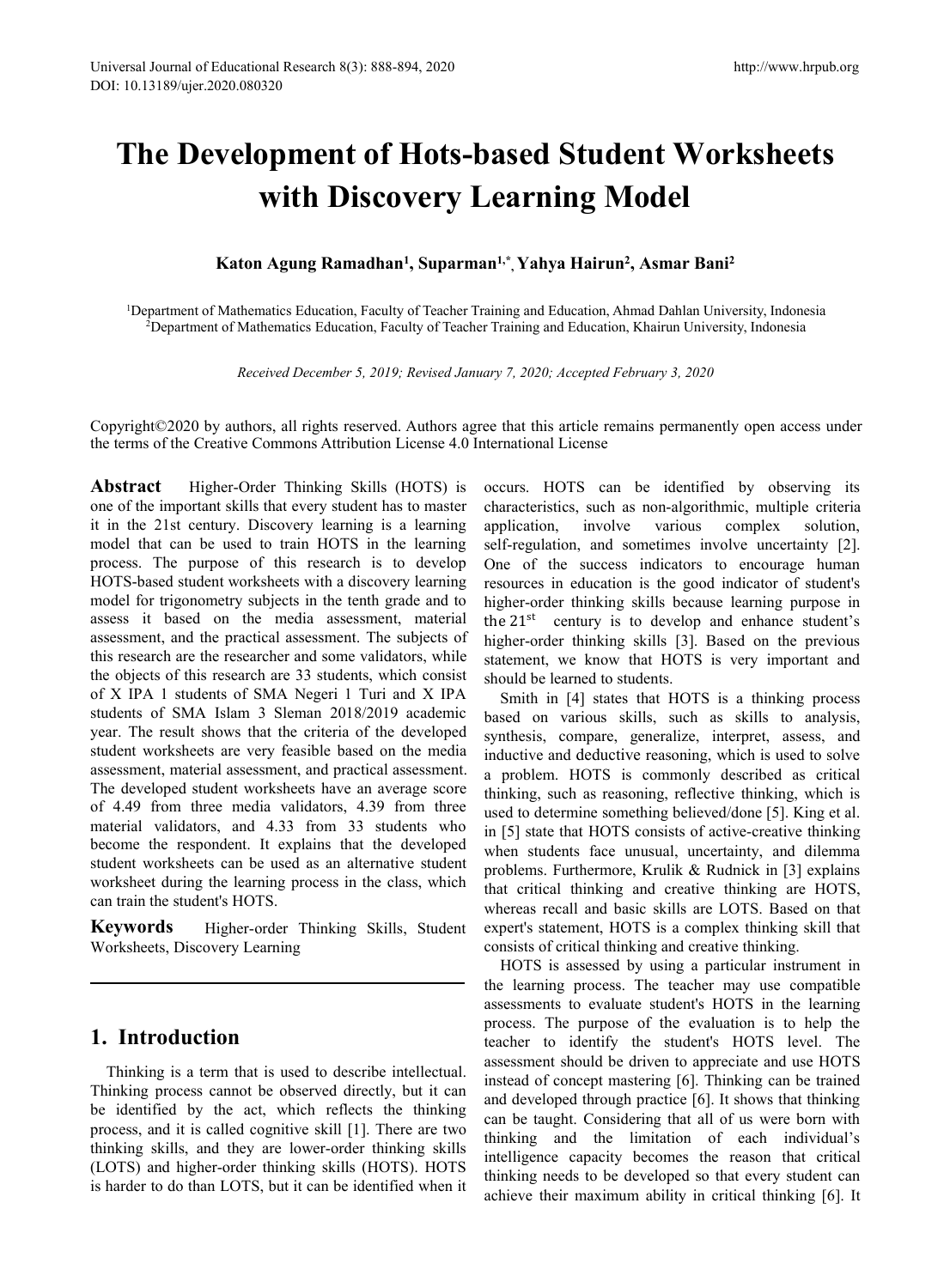explains that thinking ability can be developed in particular ways through practical, so do HOTS. Teacher competence in measuring and training HOTS become important things to develop student's HOTS. They can integrate any learning models or teaching aid which can be used to develop HOTS.

Apino [3] states that HOTS can be trained and enhanced through instructional design. The teacher can train the student's HOTS by giving them an unusual problem and train them to ask "why" and "how" in the learning process. Furthermore, Apino suggests adapting TIMSS and PISA problem to make an unusual problem for students. Verdina [7] states that the most uses teaching aid in the learning process is student worksheets. Student worksheets can be used to develop creative thinking, enhance student's activity in the learning process, and as teacher evaluator media. Student worksheets are developed to achieve particular learning purposes based on prevailing basic competencies. The purpose flexibility of student worksheets implementation becomes the reason it is the most used media. The teacher can use it to train and develop HOTS.

Student worksheets may be integrated with various learning approaches and models. The use of learning approach and model in student worksheets based on the learning purpose. There are many learning models which able to train HOTS, and one of them is discovery learning. It is similar to Yuliani's statement [8], which states that discovery learning is effective and has a positive impact on a student's conceptual understanding and critical thinking. The discovery learning model is a learning model that is served to students to guide them to find a new concept. Students are expected to be able to actively discover new knowledge like creating a hypothesis, estimating, and trying beneath the teacher's help.

Discovery learning has several syntaxes. They are: (1) stimulation, the syntax where teacher gives a non-routine problem to students to stimulate them and exploring relevant material, (2) problem statement, the syntax where the students identify the problem of making a hypothesis through observing, interviewing, and etc, (3) data collecting, the syntax where the students interpret the received data, (4) data verification, the syntax where the students verify the received data, and (5) generalization, the syntax where the students generalize a new concept and principle based on the previous result [9].

HOTS is an important skill for students in this era. This mathematic skill must be taught to students in the learning process. Ideally, students should have HOTS, or their HOTS level is high, but the facts show that HOTS level of Indonesian students is low. This is based on the results of the TIMSS score in 2015. It shows that the cognitive scores of Indonesian students were below the international average. The lack of HOTS-based media and learning models is a factor in the lowness of Indonesian student's HOTS, so the question of this research is "how to develop HOTS-based student worksheets with discovery learning models in

10<sup>th</sup>-grade high school students?". The purpose of this research is to develop and test the eligibility of HOTS-based student worksheets with the discovery learning model in 10<sup>th</sup>-grade high school students.

#### **2. Research Method**

As in [10-14], this research is R&D kind, which uses a modified 4D development model.The 4D development model has four procedures, they are: (1) define, (2) design, (3) develop, and (4) disseminate [15]. The researcher adapts those development procedures and adjusts it depends on the research need, time, and resources. The research objects are X IPA 1 SMA Negeri 1 Turi students and X IPA SMA Islam 3 Sleman students.

Define is the first procedure to receive precursor data. The researcher does some activity before developing the product, such as analyzing the needs for the product in the school, analyzing the student's thinking level and corresponding curriculum, the learning subject, and formulating the learning purpose. The data of this procedure is qualitative, which is received from student observation in class and interviewing the teacher.

Design is the procedure where the researcher designs the product based on the analysis in the defined procedure. Researcher designs product display, the content, component layout in the product, and the embellishment in the product. The design based on the product framework. Besides, the researcher also designs the product assessment instrument.

Develop is the procedure to develop the product based on the designed draft. The researcher develops the product draft until it becomes a final product. The researcher does some activity on this procedure, such as develop the product, validate the product to experts, and do the product revision. The validating process is one of the important things to create a final product. The validator will be the next material revision. The product revision includes component addition in the product, information addition, and miss concept correction. The validated product will be assessed by the experts by using the instrument, which is designed by the researcher. The researcher uses a questionnaire method to collect quantitative data from experts. The questionnaire is a Likert scale closed-questionnaire kind and consists of a subject questionnaire and media questionnaire. The product assessment purpose is to determine product eligibility based on the mathematics subject and media aspect.

Disseminate is the procedure for testing the product eligibility at school. The researcher distributes the product to students as the research object to assess the eligibility level. The researcher uses the questionnaire method to collect quantitative data from the student's assessment as the research object. The questionnaire is a closed Likert scale questionnaire.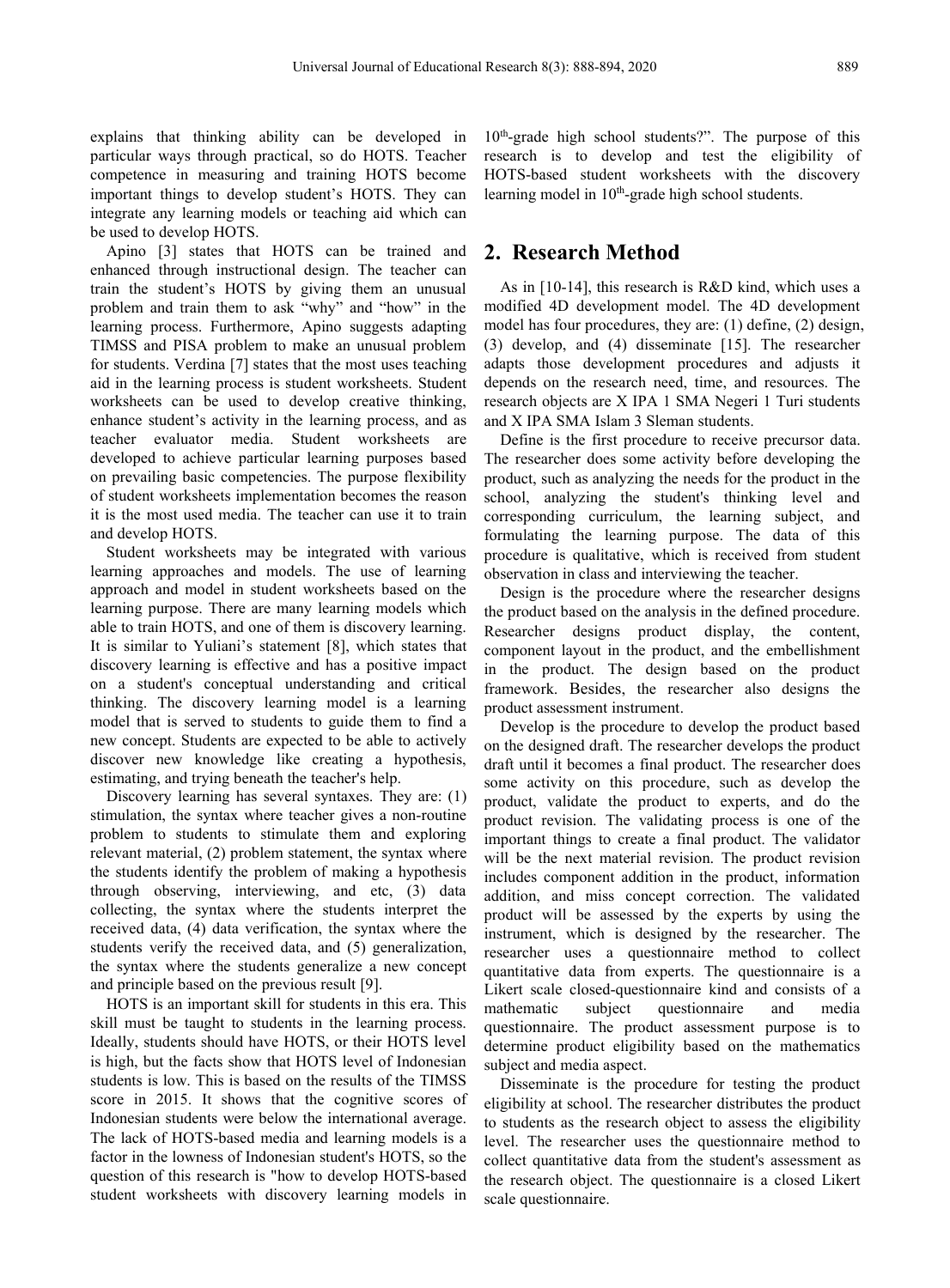The quantitative data in this research is analyzed by using descriptive statistic, which means the data average of each aspect should be calculated and described based on the specific eligibility level. As for the eligibility level defined by the expert, it can be seen in the Table 1:

| Score Interval                                                                                              | Score Average        | Criteria          |
|-------------------------------------------------------------------------------------------------------------|----------------------|-------------------|
| $\overline{X}$ > $\overline{X}_i$ + 1.8 (Sb <sub>i</sub> )                                                  | $\overline{X} > 4.2$ | Very Feasible     |
| $\overline{X}_i$ + 0.6 (Sb <sub>i</sub> ) < $\overline{X} \leq \overline{X}_i$ + 1.8 (Sb <sub>i</sub> )     | 3.4 < X < 4.2        | Feasible          |
| $\overline{X}_i$ – 0.6 (Sb <sub>i</sub> ) < $\overline{X}$ $\leq$ $\overline{X}_i$ + 0.6 (Sb <sub>i</sub> ) | $2.6 < X \leq 3.4$   | Enough            |
| $\overline{X}_i$ – 1.8 (Sb <sub>i</sub> ) < $\overline{X} \leq \overline{X}_i$ – 0.6 (Sb <sub>i</sub> )     | 1.8 < X < 2.6        | Infeasible        |
| $\overline{X} \leq \overline{X}_i - 1.8$ (Sb <sub>i</sub> )                                                 | $\overline{X}$ < 1.8 | Infeasible At All |

**Table 1.** Assessment Score Conversion Scale 1-5

Information:

 $\overline{X}$ : Average score of each component  $\overline{X}_i$ : Ideal average

 $\overline{X}_i$ : Ideal average

 $=\frac{1}{2}$  (maximal score + minimal score)

 $Sb_i$ : Ideal standard deviation

 $=\frac{1}{6}$  (maximal score – mining  $\frac{1}{6}$  (maximal score – minimal score)

#### **3. Result and Discussion**

The HOTS-based student worksheets with discovery learning in the 10<sup>th</sup>-grade high school students are researcher does so designed by adapting the 4D development model. The 4D development model has four procedures, and they are: define, design, develop, and disseminate. This research does not apply to the whole procedure. The researcher only applies the development procedure until the dissemination procedure. The results of every procedure will be explicitly explained.

Define is the first procedure of the 4D development model. On the worksheet's development context, define contains the needs analysis, student character analysis, curriculum analysis, material analysis, and formulating the purpose. The researcher does some activities on this procedure, such as (1) the analysis of student worksheet's needs, (2) student character analysis, (3) curriculum analysis, (4) material analysis, and (5) formulating the purpose. The results of this procedure are: (1) student's problems in the school are lacking numerical ability, lacking mathematical problem-solving ability, and lacking self-regulation, (2) those problems happen every year, (3) school applies the 2013 curriculum, (4) the main teaching aid which is used by the teacher is book from education minister, (5) the side teaching aid which is used by the teacher is student worksheets from education minister or from the teacher itself,  $(6)$  teacher assumes that the students still have a problem to solve the problem related to sine and cosine rule and trigonometry function.

Design is the procedure when the researcher designs the student worksheets. The design of development student worksheets based on the previous procedure data. The researcher does some activities on this procedure, such as (1) designing the draft of development student worksheets, (2) designing the framework of development student worksheets, (3) designing the content and layout of student worksheets, and (4) designing the assessor instrument of development student worksheets. The results are the framework and the assessor instrument of development student worksheets.

Develop is the procedure when the researcher develops the previous design. On this procedure, student worksheets development is repeated based on the revision until it becomes final and complete that can be tested in the school. The advises and comments from the validator becomes the revision material. The revise is repeated until it is the final student worksheet.

The final step of the 4D development procedure is disseminating. There are three activities on this procedure, they are validation testing, packaging, and diffusion, and adaptation, yet the researcher only adapts the first activity. On the validation testing, the researcher distributes the development student worksheets to research objects and asks them to assess the eligibility based on the questionnaire, which is designed by the researcher. That activity's purpose is to measure the product eligibility level. The development of the student worksheets design framework can be seen in Figure 1: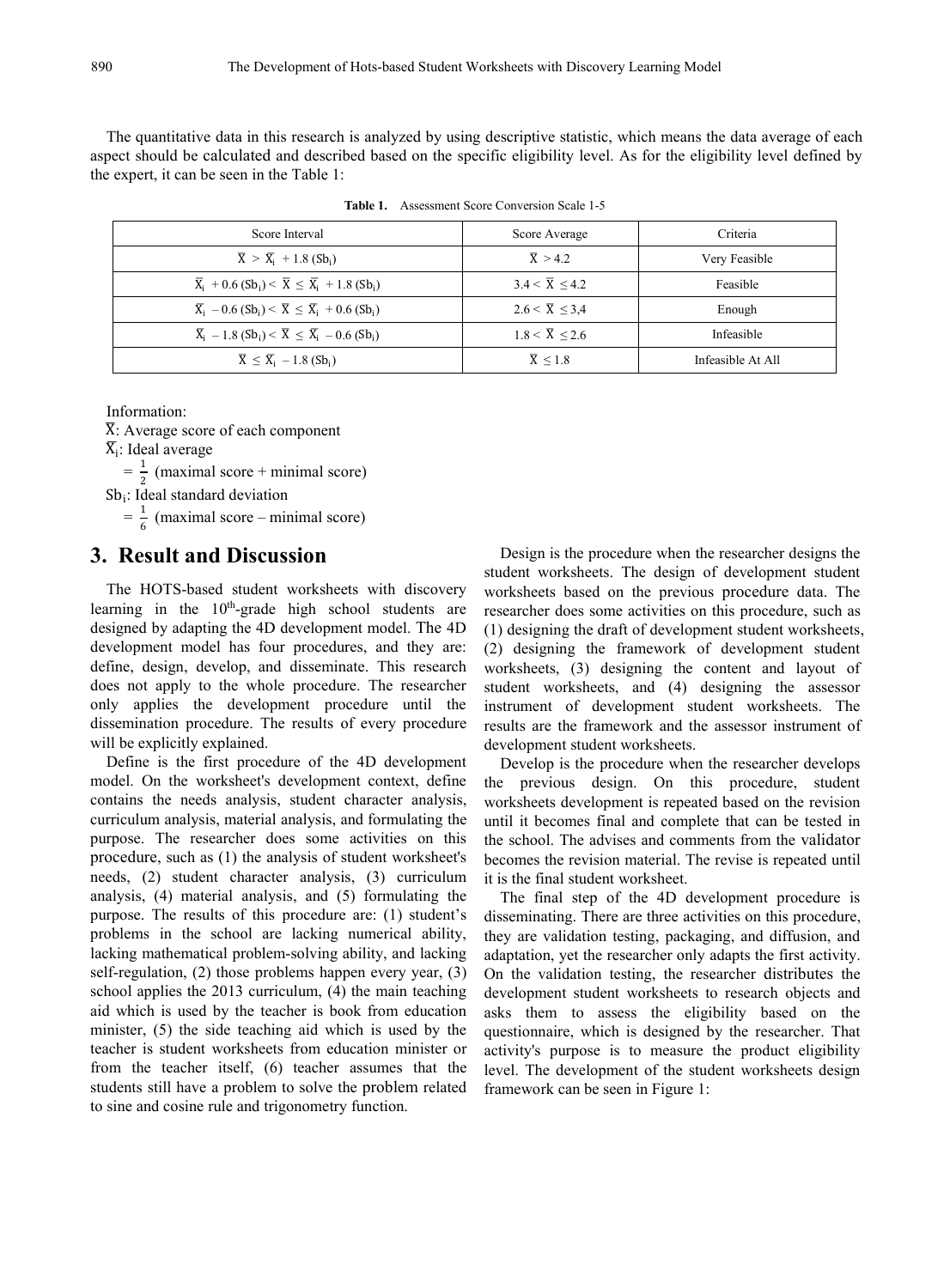

**Figure 1.** The Development Student Worksheets Design Framework

The final results from the 4D development model are the final and complete student worksheets and student worksheets assessment data. Student worksheets assessment divided into two assessments; they are eligibility and product practical assessment. The product eligibility level is analyzed from the material and media aspects. Material and media validators are the mathematic education lecturers of Universitas Ahmad Dahlan and teachers of SMA Negeri 1 Turi and SMA Islam 3 Sleman. The data is analyzed for each aspect and every validator's assessment. The data analysis is given in Tables 2 - 5:

**Table 2.** Results of Data Analysis Each Aspect of Development Student Worksheets from Media Aspect

| 1.<br>4.48<br>Very Feasible<br>Compatibility<br>2.<br>4.17<br>Completeness<br>Feasible<br>Exactness and<br>3.<br>4.17<br>Feasible<br>Orderliness<br>Practicability and<br>4.<br>4.50<br>Very Feasible<br>Interactivity<br>The Quality of<br>4.83<br>5.<br>Very Feasible<br>Teaching Aid<br>4.43<br>Very Feasible<br>Score Average | No. | Aspect | Score<br>Average | Criteria |
|-----------------------------------------------------------------------------------------------------------------------------------------------------------------------------------------------------------------------------------------------------------------------------------------------------------------------------------|-----|--------|------------------|----------|
|                                                                                                                                                                                                                                                                                                                                   |     |        |                  |          |
|                                                                                                                                                                                                                                                                                                                                   |     |        |                  |          |
|                                                                                                                                                                                                                                                                                                                                   |     |        |                  |          |
|                                                                                                                                                                                                                                                                                                                                   |     |        |                  |          |
|                                                                                                                                                                                                                                                                                                                                   |     |        |                  |          |
|                                                                                                                                                                                                                                                                                                                                   |     |        |                  |          |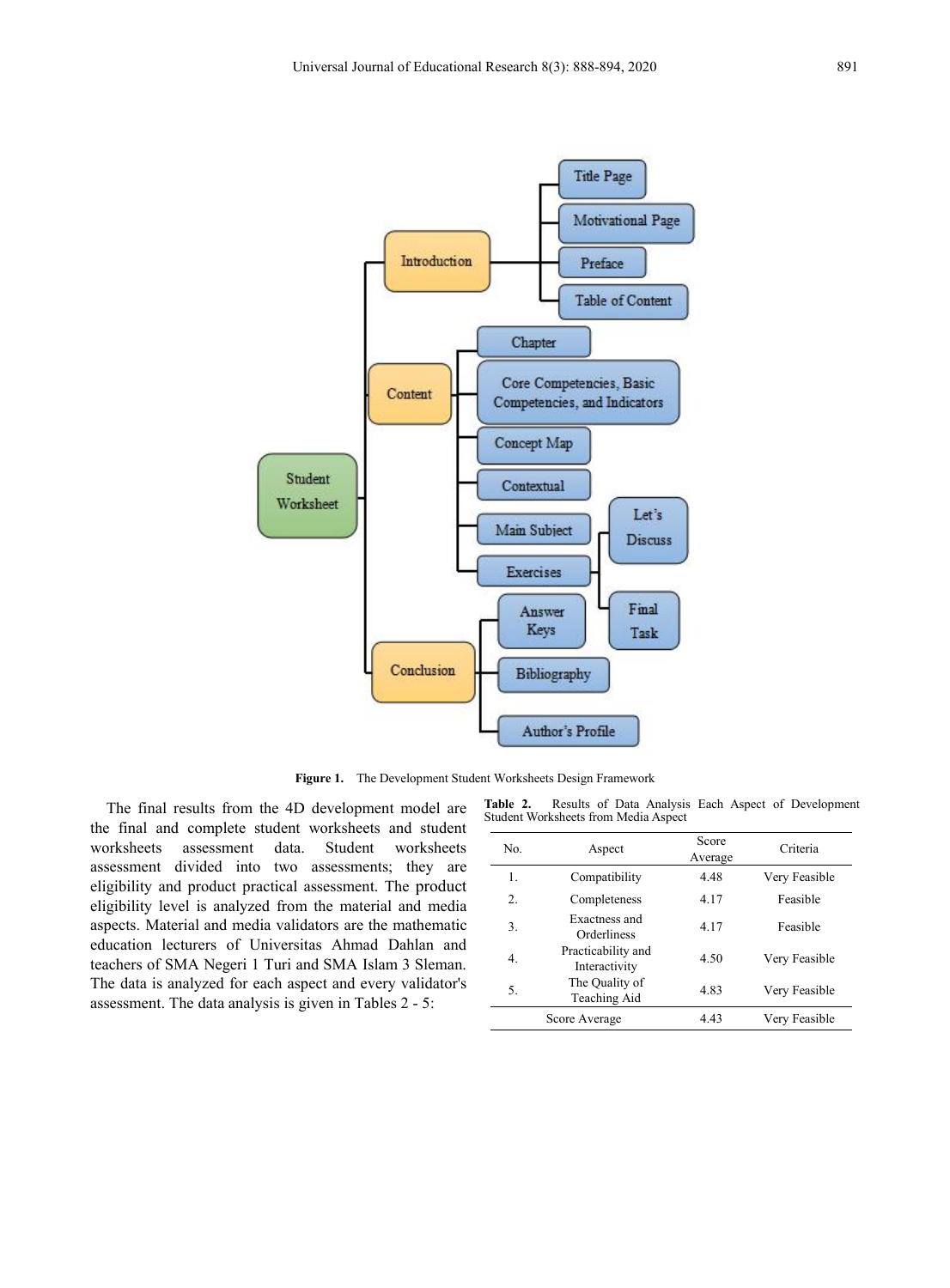**Table 3.** Results of Data Analysis of Development Student Worksheets from Each Media Validator

| No. | Validator          | Score<br>Average | Criteria      | NO.      |
|-----|--------------------|------------------|---------------|----------|
| 1.  | Syariful Fahmi     | 4.76             | Very Feasible |          |
| 2.  | Retno Kuntari      | 4.35             | Very Feasible | 2.       |
| 3.  | Heri Permana Sakti | 4.35             | Very Feasible |          |
|     | Score Average      | 4.49             | Very Feasible | Table 7. |
|     |                    |                  |               |          |

**Table 4.** Results of Data Analysis Each Aspect of Development Student Worksheets from Mathematics Subject Aspect

|                  |                                 |                  |               |          |                                         | Average |
|------------------|---------------------------------|------------------|---------------|----------|-----------------------------------------|---------|
| No.              | Aspect                          | Score<br>Average | Criteria      | 1.       | The Compatibility and<br>Ease           | 4.18    |
| 1.               | The Compatibility and           | 4.18             | Feasible      | 2.       | Conspicuousness                         | 4.33    |
|                  | Ease                            |                  |               | 3.       | Clarity                                 | 4.14    |
| 2.               | Conspicuousness                 | 4.33             | Very Feasible | 4.       | Completeness                            | 4.23    |
| 3.               | Clarity                         | 4.14             | Feasible      | 5.       | Compatibility and                       | 3.90    |
| $\overline{4}$ . | Completeness                    | 4.23             | Very Feasible |          | Exactness<br>Communicative and          |         |
| 5.               | Compatibility and               | 3.90             | Feasible      | 6.       | Motivation                              | 4.29    |
|                  | Exactness                       |                  |               |          | Score Average                           | 4.18    |
| 6.               | Communicative and<br>Motivation | 4.29             | Very Feasible | Table 8. | Practical Data Result of Every Aspect i |         |
|                  | Score Average                   | 4.18             | Feasible      |          | by SMA Islam 3 Sleman Students          |         |
|                  |                                 |                  |               |          |                                         |         |

**Table 5.** Data Analysis Results of Development Student Worksheets from Each Mathematics Subject Validator

| No. | Validator          | Score<br>Average | Criteria      |
|-----|--------------------|------------------|---------------|
|     | Sunaryo            | 4.18             | Feasible      |
| 2.  | Retno Kuntari      | 4.59             | Very Feasible |
| 3.  | Heri Permana Sakti | 4.41             | Very Feasible |
|     | Score Average      | 4.39             | Very Feasible |

Based on table 2 and table 4, the average scores of student worksheets are 4.43 and 4.36, and they are very feasible. It means the criteria of development student worksheets are very eligible for three material aspects and five media aspects. Based on table 3 and table 5, the average scores of student worksheets are 4.49 and 4.39, and they are very feasible. Based on those tables, it can be concluded that the student worksheet development is very eligible for both material and media aspects.

The product practical level is assessed by X IPA 1 students of SMA Negeri 1 Turi and X IPA students of SMA Islam 3 Sleman. There are 33 respondents consisting of 26 students of SMA Negeri 1 Turi, and the rest are students of SMA Islam 3 Sleman. The practical data analysis consists of the assessment of every aspect of development student worksheet and analysis of the average score from all respondents. The data analysis can be seen in Tables 6-8:

| No. | Respondent                        | Score<br>Average | Criteria      |
|-----|-----------------------------------|------------------|---------------|
|     | Students of SMA<br>Negeri 1 Turi  | 4.18             | Feasible      |
| 2.  | Students of SMA Islam<br>3 Sleman | 4.47             | Very Feasible |
|     | Score Average                     | 4.33             | Very Feasible |

**Table 7.** Practical Data Result of Every Aspect in Student Worksheet by SMA Negeri 1 Turi Students

| No.          | Aspect                          | Score<br>Average | Criteria      |
|--------------|---------------------------------|------------------|---------------|
| 1.           | The Compatibility and<br>Ease   | 4.18             | Feasible      |
| $\mathbf{2}$ | Conspicuousness                 | 4.33             | Very Feasible |
| 3.           | Clarity                         | 4.14             | Feasible      |
| 4.           | Completeness                    | 4.23             | Very Feasible |
| 5.           | Compatibility and<br>Exactness  | 3.90             | Feasible      |
| 6.           | Communicative and<br>Motivation | 4.29             | Very Feasible |
|              | Score Average                   | 4.18             | Feasible      |

**Table 8.** Practical Data Result of Every Aspect in Student Worksheet

| No.              | Aspect                          | Score<br>Average | Criteria      |
|------------------|---------------------------------|------------------|---------------|
| 1.               | The Compatibility and<br>Ease   | 4.52             | Very Feasible |
| $\overline{2}$ . | Conspicuousness                 | 4.57             | Very Feasible |
| 3.               | Clarity                         | 4.26             | Very Feasible |
| 4.               | Completeness                    | 4.52             | Very Feasible |
| 5.               | Compatibility and<br>Exactness  | 4.64             | Very Feasible |
| 6.               | Communicative and<br>Motivation | 4.50             | Very Feasible |
|                  | Score Average                   | 4.50             | Very Feasible |

Based on table 6, the average score of development student worksheets from all respondents is 4.33, and it is very feasible, which means the eligibility level of student worksheets from the practical aspect is very high. Based on table 7, the average score of development student worksheet is 4.18, and it is feasible, which means the student worksheet is feasible for 6 aspects by the assessment of X IPA 1 students of SMA Negeri 1 Turi. Based on table 8, the average score of development student worksheet is 4.50, and it is very feasible, which means the student worksheet is very feasible for 6 aspects by the assessment of X IPA students of SMA Islam 3.

Student worksheet products consist of various types and have become teaching materials that are commonly used in schools, so student worksheet is very diverse. The difference between this student worksheet product and the student worksheet product results [16], [17], and [18] is the content of HOTS questions, whereas the research products [16], [17] and [18] do not contain HOTS questions. Besides, the those products are still design. One example of HOTS problems contained in the worksheet products of this study can be seen in Figure 2: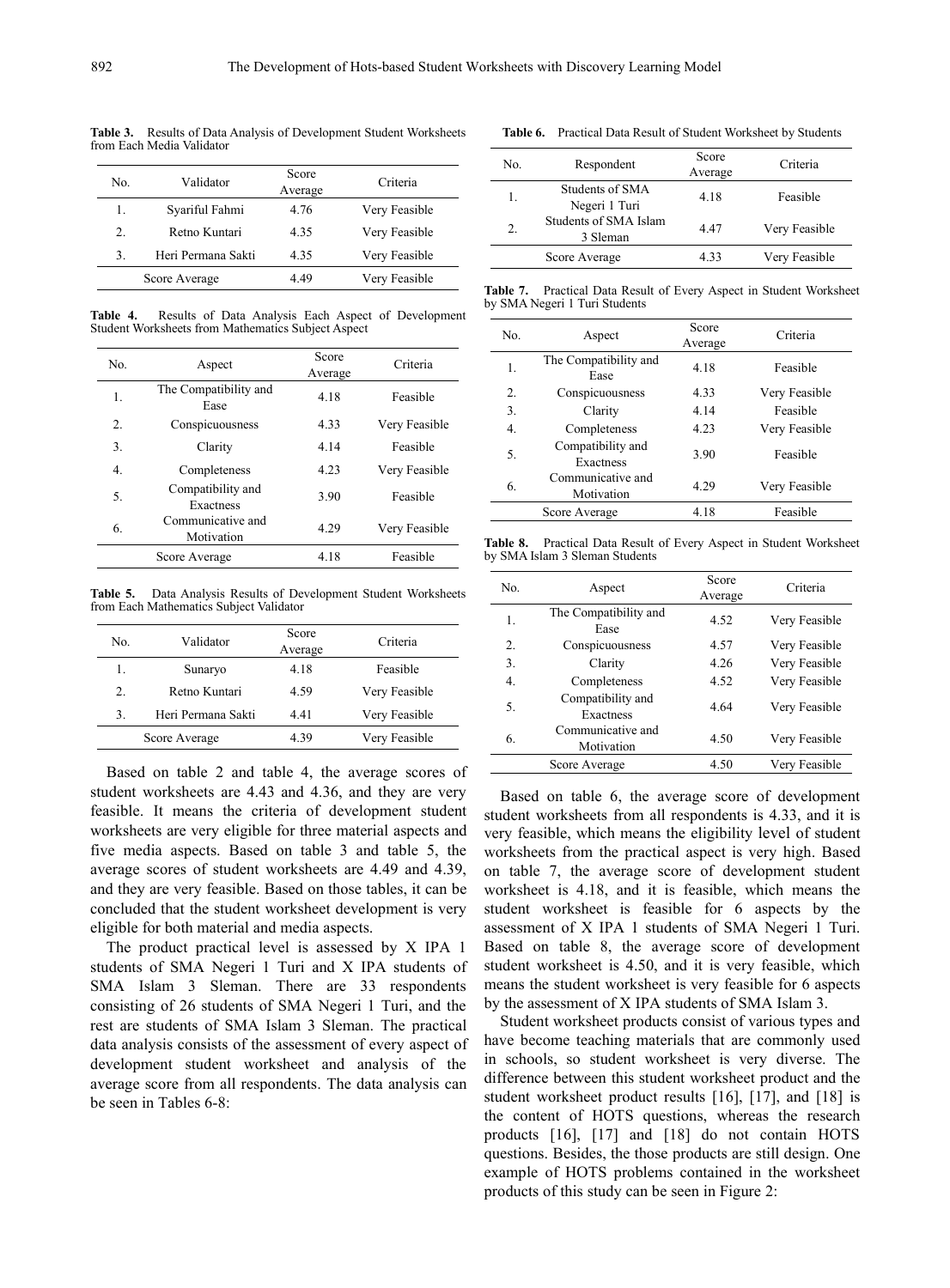

Sumber: tiny.cc/1aim7y

Gambar 1.15. Rancangan Taman

Rancangan taman di atas berbentuk segitiga sama kaki dengan besar sudut puncaknya yaitu a. Jika panjang kaki-kaki rancangan taman tersebut adalah x cm dan panjang alas rancangan taman tersebut adalah  $a$  cm, maka tentukan perbandingan nilai  $a$  dan  $x$  agar luas rancangan taman tersebut maksimum!

**Figure 2.** The Example of HOTS Problem In The Student Worksheet

## **4. Conclusions and Implementation**

This research is R&D kind research, and the purposes  $\begin{bmatrix} 2 \end{bmatrix}$ of this research are to develop and test the eligibility of HOTS-based student worksheets with discovery learning. The student worksheets are developed by using a modified 4D development model and based on the researcher's [3] needs. Based on the analysis data of media, mathematic material, and practical aspects, development student worksheets is very feasible. It explains that the development of student worksheets can be used as a  $\begin{bmatrix}4\end{bmatrix}$ teaching aid in the learning process. This research might be a reference for the development of a similar product. The purposes of this research are to develop and test the eligibility level of development products, so the researcher suggests to measure its effectiveness in the learning process.

The researcher recommends this worksheet for the teacher in order to enhance students HOTS. It will be even better if the teacher uses the discovery learning model in [6] the learning process.

### **REFERENCES**

[1] G.A.M. Saido, S. Siraj, A.B. Nordin, O.S. Al-Amedy, Teaching Strategies for Promoting Higher-order Thinking Skills: A Case of Secondary Science Teachers, Malaysian

Online Journal of Educational Management, University of Malaya, Vol.3, No.4, 16-30, 2015.

- M. Hugerat, Naji Kortam, Improving Higher Order Thinking Skills Among Freshmen by Teaching Science Through Inquiry, Eurasia Journal of Mathematics, Vol.10, No.5, 447-454, 2014.
- E. Apino, H. Retnawati, Developing Instructional Design to Improve Mathematical Higher-order Thinking Skills of Students, Journal of Physics: Conference Series, Universitas Negeri Yogyakarta, 2017.
- [4] P. Budsankom, T. Sawangboon, S. Damrongpanit, J. Factors Affecting Higher-order Thinking Skills of Students: A Meta-Analytic Structural Equation Modeling Study. Academic Journals, Vol.10, No.19, 2639-2652, 2015.
- [5] A.J. Canas, P. Reiska, A. Mollits, Developing higher-order thinking skills with concept mapping: A case of pedagogic frailty, Knowledge Management & E-Learning: An International Journal, Vol.9, No.3, 348-365, 2017.
- T.S. Yen, S.H. Halili, Effective Teaching of Higher-Order Thinking (HOT) in Education, The Online Journal of Distance Education and e-Learning, Vol.3, No.2, 41-47, 2015.
- [7] R. Verdina, Improving students' higher-order thinking skills in thermochemistry concept using worksheets based on 2013 curriculum, Journal of Physics: Conference Series. Aceh, Universitas Syiah Kuala. 2018.
- Kiki. Yuliani, S. Saragih, The Development of Learning Devices Based Guided Discovery Model to Improve